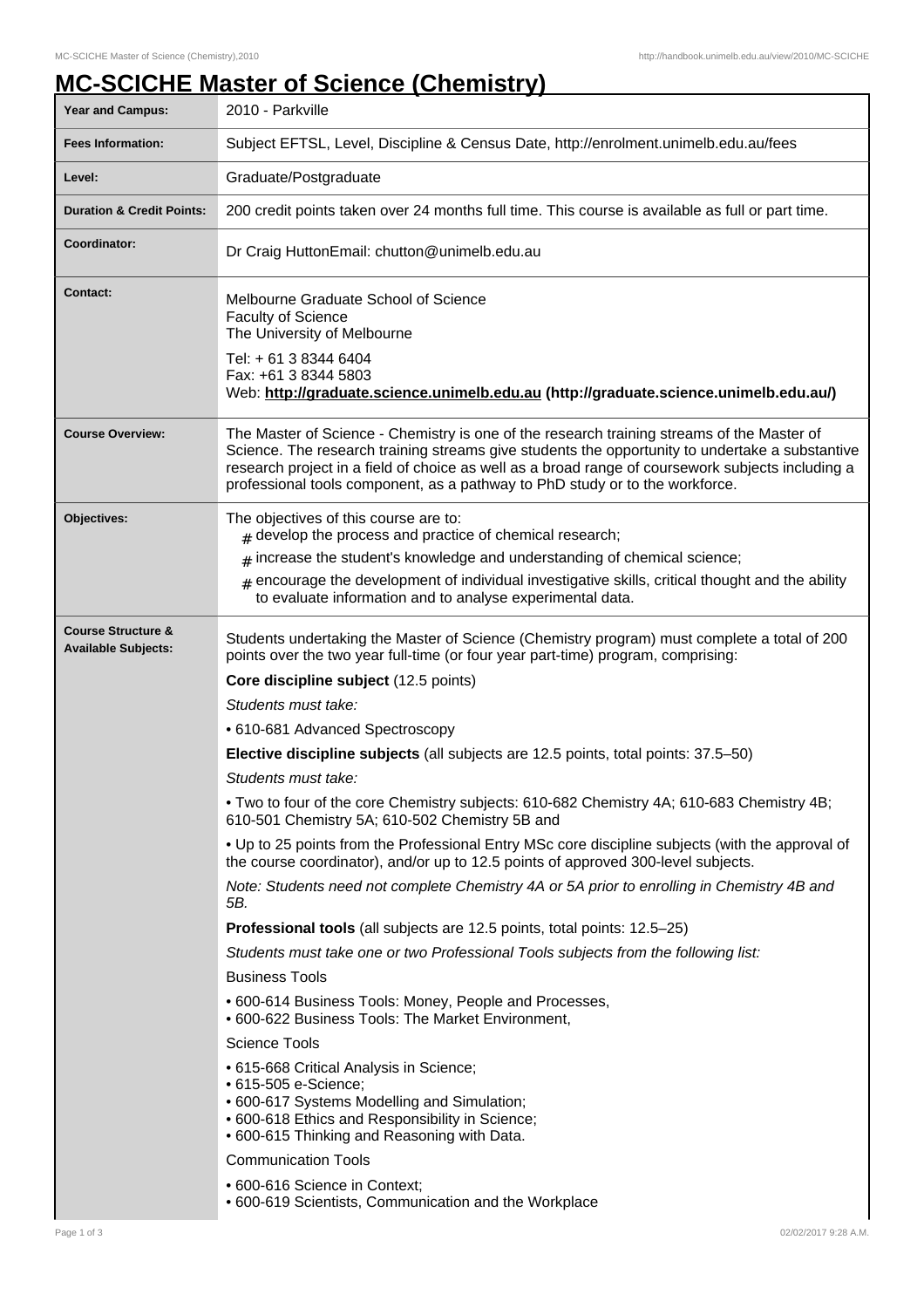| The assessment requirements below are applicable to the entire 125 point Research Project:<br>(1) A preliminary literature survey and research plan (1500 words, up to 5 pages), due at the<br>end of the first semester of study (pass/fail);<br>(2) A major thesis, page limit of 60 pages (20,000 words) due at the end of the fourth semester<br>of study (90% made up from thesis evaluation (35%), oral examination (viva) on thesis (35%);<br>supervisor's assessment of research performance ((20%) based on attendance, application,<br>initiative, and demonstrated skills]);<br>(3) A project related oral-presentation (up to 30 minutes) given at the end of the fourth semester<br>of study (10%);<br>(4) Successful completion of a seminar series providing advanced theoretical and/or practical<br>training (pass/fail).<br>Students enrolled in the Master of Science (Chemistry program) are required to complete a<br>125 point Research Project. Students may enrol in a combination of Research Project subjects<br>as indicated below (each of which is available in the summer semester, semester one and<br>semester two) over their two years of full-time study or over their four years of part-time study,<br>to ensure they have completed a total of 125 points by the end of their course.<br>$#$ 610-671 Research Project - 12.5 points<br>610-672 Research Project - 25.0 points<br>#<br># 610-673 Research Project - 37.5 points<br>$#$ 610-675 Research Project - 50.0 points<br><b>Discipline Core</b><br><b>Subject Options:</b><br><b>Subject</b><br><b>Credit</b><br><b>Study Period Commencement:</b><br>Points:<br>CHEM90008 Advanced Spectroscopy<br>12.50<br>Semester 1<br><b>Discipline Elective</b><br>Subject<br><b>Study Period Commencement:</b><br><b>Credit</b><br>Points:<br>12.50<br>CHEM90009 Chemistry 4A<br>Semester 1<br>CHEM90010 Chemistry 4B<br>12.50<br>July<br>CHEM90017 Chemistry 5A<br>12.50<br>Semester 1<br>CHEM90018 Chemistry 5B<br>July<br>12.50<br><b>Professional Tools</b><br><b>Subject</b><br><b>Study Period Commencement:</b><br><b>Credit</b><br>Points:<br>BUSA90403 Business Tools: Money People & Processes<br>Semester 2<br>12.50<br><b>BUSA90471 Business Tools: The Market Environment</b><br>12.50<br>Semester 1<br>615-668 Critical Analysis in Science<br>Not offered 2010<br>12.50<br>SCIE90007 E-Science<br>Semester 2<br>12.50<br>MAST90045 Systems Modelling and Simulation<br>12.50<br>Semester 1<br>SCIE90005 Ethics and Responsibility in Science<br>Semester 2<br>12.50<br>MAST90044 Thinking and Reasoning with Data<br>12.50<br>Semester 1<br>SCIE90004 Science in Context<br>Semester 2<br>12.50<br>SCIE90006 Scientists, Communication & the Workplace<br>12.50<br>April<br><b>Research Project</b><br>Page 2 of 3 |  |                                      |  |  |  |  |
|-----------------------------------------------------------------------------------------------------------------------------------------------------------------------------------------------------------------------------------------------------------------------------------------------------------------------------------------------------------------------------------------------------------------------------------------------------------------------------------------------------------------------------------------------------------------------------------------------------------------------------------------------------------------------------------------------------------------------------------------------------------------------------------------------------------------------------------------------------------------------------------------------------------------------------------------------------------------------------------------------------------------------------------------------------------------------------------------------------------------------------------------------------------------------------------------------------------------------------------------------------------------------------------------------------------------------------------------------------------------------------------------------------------------------------------------------------------------------------------------------------------------------------------------------------------------------------------------------------------------------------------------------------------------------------------------------------------------------------------------------------------------------------------------------------------------------------------------------------------------------------------------------------------------------------------------------------------------------------------------------------------------------------------------------------------------------------------------------------------------------------------------------------------------------------------------------------------------------------------------------------------------------------------------------------------------------------------------------------------------------------------------------------------------------------------------------------------------------------------------------------------------------------------------------------------------------------------------------------------------------------------------------------------------------------------------------------------------------------------------------------------------------------------------------------------------------|--|--------------------------------------|--|--|--|--|
|                                                                                                                                                                                                                                                                                                                                                                                                                                                                                                                                                                                                                                                                                                                                                                                                                                                                                                                                                                                                                                                                                                                                                                                                                                                                                                                                                                                                                                                                                                                                                                                                                                                                                                                                                                                                                                                                                                                                                                                                                                                                                                                                                                                                                                                                                                                                                                                                                                                                                                                                                                                                                                                                                                                                                                                                                       |  | Research Project (125 credit points) |  |  |  |  |
|                                                                                                                                                                                                                                                                                                                                                                                                                                                                                                                                                                                                                                                                                                                                                                                                                                                                                                                                                                                                                                                                                                                                                                                                                                                                                                                                                                                                                                                                                                                                                                                                                                                                                                                                                                                                                                                                                                                                                                                                                                                                                                                                                                                                                                                                                                                                                                                                                                                                                                                                                                                                                                                                                                                                                                                                                       |  |                                      |  |  |  |  |
|                                                                                                                                                                                                                                                                                                                                                                                                                                                                                                                                                                                                                                                                                                                                                                                                                                                                                                                                                                                                                                                                                                                                                                                                                                                                                                                                                                                                                                                                                                                                                                                                                                                                                                                                                                                                                                                                                                                                                                                                                                                                                                                                                                                                                                                                                                                                                                                                                                                                                                                                                                                                                                                                                                                                                                                                                       |  |                                      |  |  |  |  |
|                                                                                                                                                                                                                                                                                                                                                                                                                                                                                                                                                                                                                                                                                                                                                                                                                                                                                                                                                                                                                                                                                                                                                                                                                                                                                                                                                                                                                                                                                                                                                                                                                                                                                                                                                                                                                                                                                                                                                                                                                                                                                                                                                                                                                                                                                                                                                                                                                                                                                                                                                                                                                                                                                                                                                                                                                       |  |                                      |  |  |  |  |
|                                                                                                                                                                                                                                                                                                                                                                                                                                                                                                                                                                                                                                                                                                                                                                                                                                                                                                                                                                                                                                                                                                                                                                                                                                                                                                                                                                                                                                                                                                                                                                                                                                                                                                                                                                                                                                                                                                                                                                                                                                                                                                                                                                                                                                                                                                                                                                                                                                                                                                                                                                                                                                                                                                                                                                                                                       |  |                                      |  |  |  |  |
|                                                                                                                                                                                                                                                                                                                                                                                                                                                                                                                                                                                                                                                                                                                                                                                                                                                                                                                                                                                                                                                                                                                                                                                                                                                                                                                                                                                                                                                                                                                                                                                                                                                                                                                                                                                                                                                                                                                                                                                                                                                                                                                                                                                                                                                                                                                                                                                                                                                                                                                                                                                                                                                                                                                                                                                                                       |  |                                      |  |  |  |  |
|                                                                                                                                                                                                                                                                                                                                                                                                                                                                                                                                                                                                                                                                                                                                                                                                                                                                                                                                                                                                                                                                                                                                                                                                                                                                                                                                                                                                                                                                                                                                                                                                                                                                                                                                                                                                                                                                                                                                                                                                                                                                                                                                                                                                                                                                                                                                                                                                                                                                                                                                                                                                                                                                                                                                                                                                                       |  |                                      |  |  |  |  |
|                                                                                                                                                                                                                                                                                                                                                                                                                                                                                                                                                                                                                                                                                                                                                                                                                                                                                                                                                                                                                                                                                                                                                                                                                                                                                                                                                                                                                                                                                                                                                                                                                                                                                                                                                                                                                                                                                                                                                                                                                                                                                                                                                                                                                                                                                                                                                                                                                                                                                                                                                                                                                                                                                                                                                                                                                       |  |                                      |  |  |  |  |
|                                                                                                                                                                                                                                                                                                                                                                                                                                                                                                                                                                                                                                                                                                                                                                                                                                                                                                                                                                                                                                                                                                                                                                                                                                                                                                                                                                                                                                                                                                                                                                                                                                                                                                                                                                                                                                                                                                                                                                                                                                                                                                                                                                                                                                                                                                                                                                                                                                                                                                                                                                                                                                                                                                                                                                                                                       |  |                                      |  |  |  |  |
|                                                                                                                                                                                                                                                                                                                                                                                                                                                                                                                                                                                                                                                                                                                                                                                                                                                                                                                                                                                                                                                                                                                                                                                                                                                                                                                                                                                                                                                                                                                                                                                                                                                                                                                                                                                                                                                                                                                                                                                                                                                                                                                                                                                                                                                                                                                                                                                                                                                                                                                                                                                                                                                                                                                                                                                                                       |  |                                      |  |  |  |  |
|                                                                                                                                                                                                                                                                                                                                                                                                                                                                                                                                                                                                                                                                                                                                                                                                                                                                                                                                                                                                                                                                                                                                                                                                                                                                                                                                                                                                                                                                                                                                                                                                                                                                                                                                                                                                                                                                                                                                                                                                                                                                                                                                                                                                                                                                                                                                                                                                                                                                                                                                                                                                                                                                                                                                                                                                                       |  |                                      |  |  |  |  |
|                                                                                                                                                                                                                                                                                                                                                                                                                                                                                                                                                                                                                                                                                                                                                                                                                                                                                                                                                                                                                                                                                                                                                                                                                                                                                                                                                                                                                                                                                                                                                                                                                                                                                                                                                                                                                                                                                                                                                                                                                                                                                                                                                                                                                                                                                                                                                                                                                                                                                                                                                                                                                                                                                                                                                                                                                       |  |                                      |  |  |  |  |
|                                                                                                                                                                                                                                                                                                                                                                                                                                                                                                                                                                                                                                                                                                                                                                                                                                                                                                                                                                                                                                                                                                                                                                                                                                                                                                                                                                                                                                                                                                                                                                                                                                                                                                                                                                                                                                                                                                                                                                                                                                                                                                                                                                                                                                                                                                                                                                                                                                                                                                                                                                                                                                                                                                                                                                                                                       |  |                                      |  |  |  |  |
|                                                                                                                                                                                                                                                                                                                                                                                                                                                                                                                                                                                                                                                                                                                                                                                                                                                                                                                                                                                                                                                                                                                                                                                                                                                                                                                                                                                                                                                                                                                                                                                                                                                                                                                                                                                                                                                                                                                                                                                                                                                                                                                                                                                                                                                                                                                                                                                                                                                                                                                                                                                                                                                                                                                                                                                                                       |  |                                      |  |  |  |  |
|                                                                                                                                                                                                                                                                                                                                                                                                                                                                                                                                                                                                                                                                                                                                                                                                                                                                                                                                                                                                                                                                                                                                                                                                                                                                                                                                                                                                                                                                                                                                                                                                                                                                                                                                                                                                                                                                                                                                                                                                                                                                                                                                                                                                                                                                                                                                                                                                                                                                                                                                                                                                                                                                                                                                                                                                                       |  |                                      |  |  |  |  |
|                                                                                                                                                                                                                                                                                                                                                                                                                                                                                                                                                                                                                                                                                                                                                                                                                                                                                                                                                                                                                                                                                                                                                                                                                                                                                                                                                                                                                                                                                                                                                                                                                                                                                                                                                                                                                                                                                                                                                                                                                                                                                                                                                                                                                                                                                                                                                                                                                                                                                                                                                                                                                                                                                                                                                                                                                       |  |                                      |  |  |  |  |
|                                                                                                                                                                                                                                                                                                                                                                                                                                                                                                                                                                                                                                                                                                                                                                                                                                                                                                                                                                                                                                                                                                                                                                                                                                                                                                                                                                                                                                                                                                                                                                                                                                                                                                                                                                                                                                                                                                                                                                                                                                                                                                                                                                                                                                                                                                                                                                                                                                                                                                                                                                                                                                                                                                                                                                                                                       |  |                                      |  |  |  |  |
|                                                                                                                                                                                                                                                                                                                                                                                                                                                                                                                                                                                                                                                                                                                                                                                                                                                                                                                                                                                                                                                                                                                                                                                                                                                                                                                                                                                                                                                                                                                                                                                                                                                                                                                                                                                                                                                                                                                                                                                                                                                                                                                                                                                                                                                                                                                                                                                                                                                                                                                                                                                                                                                                                                                                                                                                                       |  |                                      |  |  |  |  |
|                                                                                                                                                                                                                                                                                                                                                                                                                                                                                                                                                                                                                                                                                                                                                                                                                                                                                                                                                                                                                                                                                                                                                                                                                                                                                                                                                                                                                                                                                                                                                                                                                                                                                                                                                                                                                                                                                                                                                                                                                                                                                                                                                                                                                                                                                                                                                                                                                                                                                                                                                                                                                                                                                                                                                                                                                       |  |                                      |  |  |  |  |
| 02/02/2017 9:28 A.M.                                                                                                                                                                                                                                                                                                                                                                                                                                                                                                                                                                                                                                                                                                                                                                                                                                                                                                                                                                                                                                                                                                                                                                                                                                                                                                                                                                                                                                                                                                                                                                                                                                                                                                                                                                                                                                                                                                                                                                                                                                                                                                                                                                                                                                                                                                                                                                                                                                                                                                                                                                                                                                                                                                                                                                                                  |  |                                      |  |  |  |  |
|                                                                                                                                                                                                                                                                                                                                                                                                                                                                                                                                                                                                                                                                                                                                                                                                                                                                                                                                                                                                                                                                                                                                                                                                                                                                                                                                                                                                                                                                                                                                                                                                                                                                                                                                                                                                                                                                                                                                                                                                                                                                                                                                                                                                                                                                                                                                                                                                                                                                                                                                                                                                                                                                                                                                                                                                                       |  |                                      |  |  |  |  |
|                                                                                                                                                                                                                                                                                                                                                                                                                                                                                                                                                                                                                                                                                                                                                                                                                                                                                                                                                                                                                                                                                                                                                                                                                                                                                                                                                                                                                                                                                                                                                                                                                                                                                                                                                                                                                                                                                                                                                                                                                                                                                                                                                                                                                                                                                                                                                                                                                                                                                                                                                                                                                                                                                                                                                                                                                       |  |                                      |  |  |  |  |
|                                                                                                                                                                                                                                                                                                                                                                                                                                                                                                                                                                                                                                                                                                                                                                                                                                                                                                                                                                                                                                                                                                                                                                                                                                                                                                                                                                                                                                                                                                                                                                                                                                                                                                                                                                                                                                                                                                                                                                                                                                                                                                                                                                                                                                                                                                                                                                                                                                                                                                                                                                                                                                                                                                                                                                                                                       |  |                                      |  |  |  |  |
|                                                                                                                                                                                                                                                                                                                                                                                                                                                                                                                                                                                                                                                                                                                                                                                                                                                                                                                                                                                                                                                                                                                                                                                                                                                                                                                                                                                                                                                                                                                                                                                                                                                                                                                                                                                                                                                                                                                                                                                                                                                                                                                                                                                                                                                                                                                                                                                                                                                                                                                                                                                                                                                                                                                                                                                                                       |  |                                      |  |  |  |  |
|                                                                                                                                                                                                                                                                                                                                                                                                                                                                                                                                                                                                                                                                                                                                                                                                                                                                                                                                                                                                                                                                                                                                                                                                                                                                                                                                                                                                                                                                                                                                                                                                                                                                                                                                                                                                                                                                                                                                                                                                                                                                                                                                                                                                                                                                                                                                                                                                                                                                                                                                                                                                                                                                                                                                                                                                                       |  |                                      |  |  |  |  |
|                                                                                                                                                                                                                                                                                                                                                                                                                                                                                                                                                                                                                                                                                                                                                                                                                                                                                                                                                                                                                                                                                                                                                                                                                                                                                                                                                                                                                                                                                                                                                                                                                                                                                                                                                                                                                                                                                                                                                                                                                                                                                                                                                                                                                                                                                                                                                                                                                                                                                                                                                                                                                                                                                                                                                                                                                       |  |                                      |  |  |  |  |
|                                                                                                                                                                                                                                                                                                                                                                                                                                                                                                                                                                                                                                                                                                                                                                                                                                                                                                                                                                                                                                                                                                                                                                                                                                                                                                                                                                                                                                                                                                                                                                                                                                                                                                                                                                                                                                                                                                                                                                                                                                                                                                                                                                                                                                                                                                                                                                                                                                                                                                                                                                                                                                                                                                                                                                                                                       |  |                                      |  |  |  |  |
|                                                                                                                                                                                                                                                                                                                                                                                                                                                                                                                                                                                                                                                                                                                                                                                                                                                                                                                                                                                                                                                                                                                                                                                                                                                                                                                                                                                                                                                                                                                                                                                                                                                                                                                                                                                                                                                                                                                                                                                                                                                                                                                                                                                                                                                                                                                                                                                                                                                                                                                                                                                                                                                                                                                                                                                                                       |  |                                      |  |  |  |  |
|                                                                                                                                                                                                                                                                                                                                                                                                                                                                                                                                                                                                                                                                                                                                                                                                                                                                                                                                                                                                                                                                                                                                                                                                                                                                                                                                                                                                                                                                                                                                                                                                                                                                                                                                                                                                                                                                                                                                                                                                                                                                                                                                                                                                                                                                                                                                                                                                                                                                                                                                                                                                                                                                                                                                                                                                                       |  |                                      |  |  |  |  |
|                                                                                                                                                                                                                                                                                                                                                                                                                                                                                                                                                                                                                                                                                                                                                                                                                                                                                                                                                                                                                                                                                                                                                                                                                                                                                                                                                                                                                                                                                                                                                                                                                                                                                                                                                                                                                                                                                                                                                                                                                                                                                                                                                                                                                                                                                                                                                                                                                                                                                                                                                                                                                                                                                                                                                                                                                       |  |                                      |  |  |  |  |
|                                                                                                                                                                                                                                                                                                                                                                                                                                                                                                                                                                                                                                                                                                                                                                                                                                                                                                                                                                                                                                                                                                                                                                                                                                                                                                                                                                                                                                                                                                                                                                                                                                                                                                                                                                                                                                                                                                                                                                                                                                                                                                                                                                                                                                                                                                                                                                                                                                                                                                                                                                                                                                                                                                                                                                                                                       |  |                                      |  |  |  |  |
|                                                                                                                                                                                                                                                                                                                                                                                                                                                                                                                                                                                                                                                                                                                                                                                                                                                                                                                                                                                                                                                                                                                                                                                                                                                                                                                                                                                                                                                                                                                                                                                                                                                                                                                                                                                                                                                                                                                                                                                                                                                                                                                                                                                                                                                                                                                                                                                                                                                                                                                                                                                                                                                                                                                                                                                                                       |  |                                      |  |  |  |  |